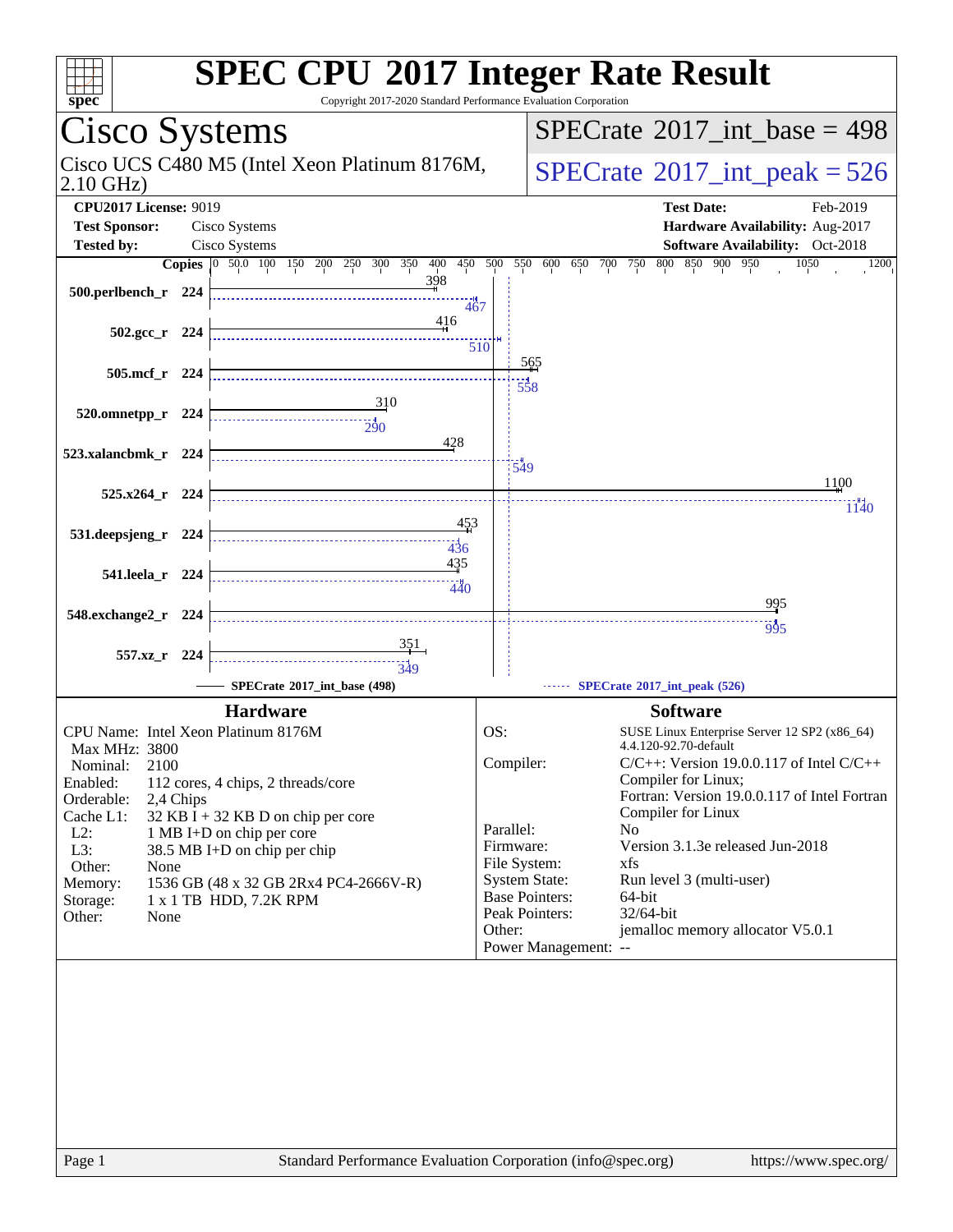

Copyright 2017-2020 Standard Performance Evaluation Corporation

# Cisco Systems

Cisco UCS C480 M5 (Intel Xeon Platinum 8176M,  $\vert$  [SPECrate](http://www.spec.org/auto/cpu2017/Docs/result-fields.html#SPECrate2017intpeak) [2017\\_int\\_peak = 5](http://www.spec.org/auto/cpu2017/Docs/result-fields.html#SPECrate2017intpeak)26

 $SPECrate$ <sup>®</sup>[2017\\_int\\_base =](http://www.spec.org/auto/cpu2017/Docs/result-fields.html#SPECrate2017intbase) 498

2.10 GHz)

**[CPU2017 License:](http://www.spec.org/auto/cpu2017/Docs/result-fields.html#CPU2017License)** 9019 **[Test Date:](http://www.spec.org/auto/cpu2017/Docs/result-fields.html#TestDate)** Feb-2019

**[Test Sponsor:](http://www.spec.org/auto/cpu2017/Docs/result-fields.html#TestSponsor)** Cisco Systems **[Hardware Availability:](http://www.spec.org/auto/cpu2017/Docs/result-fields.html#HardwareAvailability)** Aug-2017 **[Tested by:](http://www.spec.org/auto/cpu2017/Docs/result-fields.html#Testedby)** Cisco Systems **Cisco Systems [Software Availability:](http://www.spec.org/auto/cpu2017/Docs/result-fields.html#SoftwareAvailability)** Oct-2018

### **[Results Table](http://www.spec.org/auto/cpu2017/Docs/result-fields.html#ResultsTable)**

|                               |                                          |                |              | <b>Base</b>    |       |                |       |               |                |              | <b>Peak</b>    |              |                |              |
|-------------------------------|------------------------------------------|----------------|--------------|----------------|-------|----------------|-------|---------------|----------------|--------------|----------------|--------------|----------------|--------------|
| <b>Benchmark</b>              | <b>Copies</b>                            | <b>Seconds</b> | <b>Ratio</b> | <b>Seconds</b> | Ratio | <b>Seconds</b> | Ratio | <b>Copies</b> | <b>Seconds</b> | <b>Ratio</b> | <b>Seconds</b> | <b>Ratio</b> | <b>Seconds</b> | <b>Ratio</b> |
| $500.$ perlbench_r            | 224                                      | 897            | 398          | 897            | 398   | 905            | 394   | 224           | 760            | 469          | 770            | 463          | 764            | 467          |
| 502.gcc_r                     | 224                                      | 774            | 410          | 761            | 417   | 763            | 416   | 224           | 622            | 510          | 628            | 505          | 622            | 510          |
| $505$ .mcf r                  | 224                                      | 628            | 576          | 641            | 565   | 644            | 562   | 224           | 648            | 558          | 649            | 558          | 647            | 560          |
| 520.omnetpp_r                 | 224                                      | 949            | 310          | 949            | 310   | 948            | 310   | 224           | 1011           | 291          | 1016           | 289          | 1013           | <b>290</b>   |
| 523.xalancbmk r               | 224                                      | 553            | 428          | 553            | 428   | 552            | 428   | 224           | 431            | 549          | 432            | 547          | 430            | 550          |
| 525.x264 r                    | 224                                      | 354            | 1110         | 355            | 1100  | 356            | 1100  | 224           | 343            | 1140         | 344            | 140          | 341            | 1150         |
| $531.$ deepsjeng $_r$         | 224                                      | 561            | 458          | 567            | 453   | 568            | 452   | 224           | 588            | 436          | 588            | 436          | 587            | 437          |
| 541.leela r                   | 224                                      | 853            | 435          | 850            | 436   | 854            | 434   | 224           | 843            | 440          | 843            | 440          | 835            | 444          |
| 548.exchange2_r               | 224                                      | 589            | 997          | 590            | 995   | 590            | 995   | 224           | 590            | 995          | 590            | 995          | 591            | 993          |
| 557.xz                        | 224                                      | 639            | 378          | 689            | 351   | 690            | 351   | 224           | 694            | 349          | 693            | 349          | 694            | 349          |
|                               | $SPECrate^{\circ}2017$ int base =<br>498 |                |              |                |       |                |       |               |                |              |                |              |                |              |
| $CDDLO \rightarrow SAAAB + I$ |                                          | . .            | ---          |                |       |                |       |               |                |              |                |              |                |              |

**[SPECrate](http://www.spec.org/auto/cpu2017/Docs/result-fields.html#SPECrate2017intpeak)[2017\\_int\\_peak =](http://www.spec.org/auto/cpu2017/Docs/result-fields.html#SPECrate2017intpeak) 526**

Results appear in the [order in which they were run](http://www.spec.org/auto/cpu2017/Docs/result-fields.html#RunOrder). Bold underlined text [indicates a median measurement](http://www.spec.org/auto/cpu2017/Docs/result-fields.html#Median).

#### **[Submit Notes](http://www.spec.org/auto/cpu2017/Docs/result-fields.html#SubmitNotes)**

 The numactl mechanism was used to bind copies to processors. The config file option 'submit' was used to generate numactl commands to bind each copy to a specific processor. For details, please see the config file.

### **[Operating System Notes](http://www.spec.org/auto/cpu2017/Docs/result-fields.html#OperatingSystemNotes)**

Stack size set to unlimited using "ulimit -s unlimited"

#### **[General Notes](http://www.spec.org/auto/cpu2017/Docs/result-fields.html#GeneralNotes)**

Environment variables set by runcpu before the start of the run: LD\_LIBRARY\_PATH = "/home/cpu2017/lib/ia32:/home/cpu2017/lib/intel64" Binaries compiled on a system with 1x Intel Core i9-7900X CPU + 32GB RAM memory using Redhat Enterprise Linux 7.5 Transparent Huge Pages enabled by default Prior to runcpu invocation Filesystem page cache synced and cleared with: sync; echo 3> /proc/sys/vm/drop\_caches runcpu command invoked through numactl i.e.: numactl --interleave=all runcpu <etc> Yes: The test sponsor attests, as of date of publication, that CVE-2017-5754 (Meltdown) is mitigated in the system as tested and documented. Yes: The test sponsor attests, as of date of publication, that CVE-2017-5753 (Spectre variant 1) is mitigated in the system as tested and documented. Yes: The test sponsor attests, as of date of publication, that CVE-2017-5715 (Spectre variant 2)

**(Continued on next page)**

| Page 2 | Standard Performance Evaluation Corporation (info@spec.org) | https://www.spec.org/ |
|--------|-------------------------------------------------------------|-----------------------|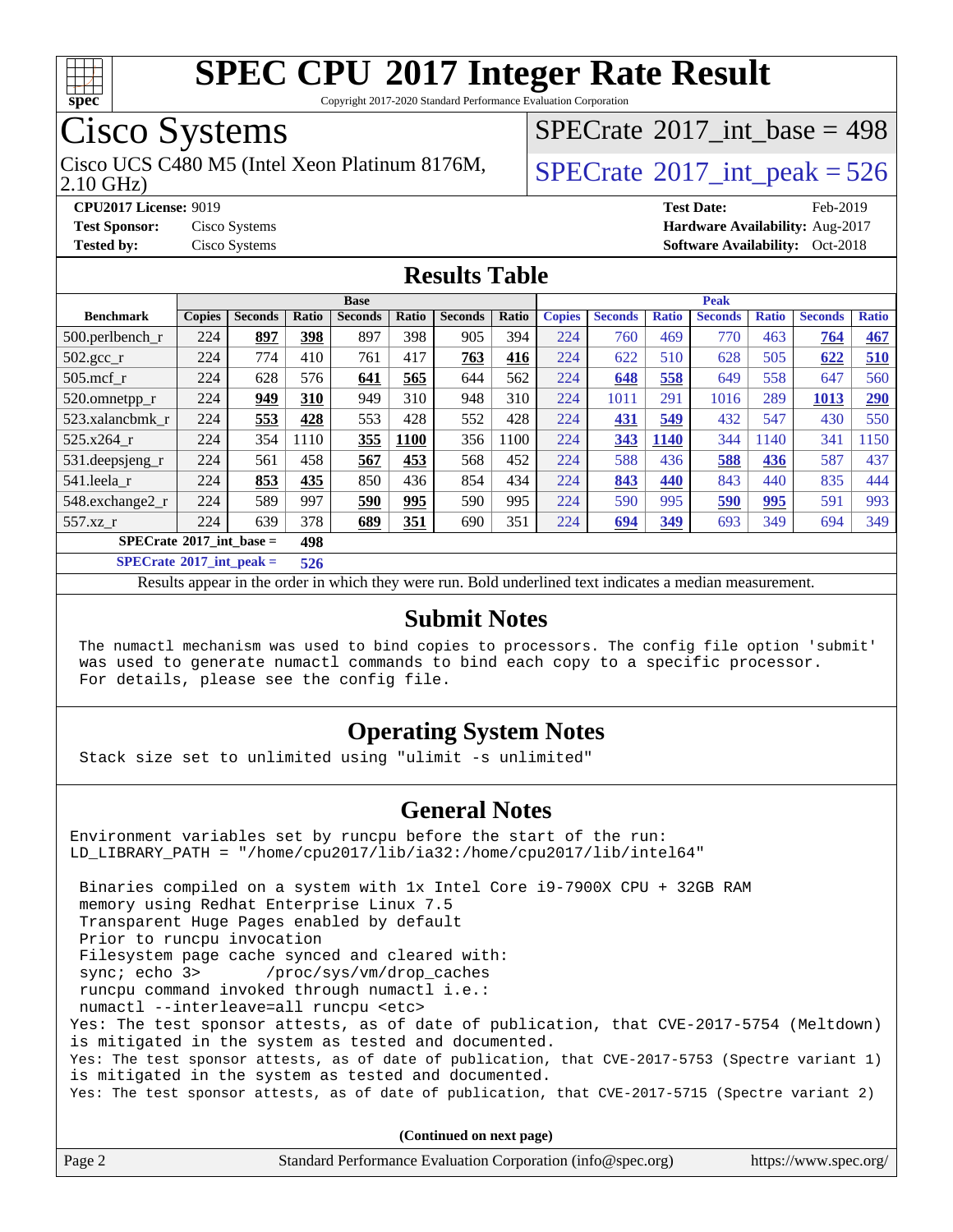

Copyright 2017-2020 Standard Performance Evaluation Corporation

# Cisco Systems

Cisco UCS C480 M5 (Intel Xeon Platinum 8176M,<br>2.10 GHz)

 $SPECTate$ <sup>®</sup>[2017\\_int\\_base =](http://www.spec.org/auto/cpu2017/Docs/result-fields.html#SPECrate2017intbase) 498

 $SPECTate$ <sup>®</sup>[2017\\_int\\_peak = 5](http://www.spec.org/auto/cpu2017/Docs/result-fields.html#SPECrate2017intpeak)26

**[Test Sponsor:](http://www.spec.org/auto/cpu2017/Docs/result-fields.html#TestSponsor)** Cisco Systems **[Hardware Availability:](http://www.spec.org/auto/cpu2017/Docs/result-fields.html#HardwareAvailability)** Aug-2017

**[CPU2017 License:](http://www.spec.org/auto/cpu2017/Docs/result-fields.html#CPU2017License)** 9019 **[Test Date:](http://www.spec.org/auto/cpu2017/Docs/result-fields.html#TestDate)** Feb-2019 **[Tested by:](http://www.spec.org/auto/cpu2017/Docs/result-fields.html#Testedby)** Cisco Systems **[Software Availability:](http://www.spec.org/auto/cpu2017/Docs/result-fields.html#SoftwareAvailability)** Oct-2018

#### **[General Notes \(Continued\)](http://www.spec.org/auto/cpu2017/Docs/result-fields.html#GeneralNotes)**

is mitigated in the system as tested and documented.

jemalloc: configured and built at default for 32bit (i686) and 64bit (x86\_64) targets; jemalloc: built with the RedHat Enterprise 7.4, and the system compiler gcc 4.8.5; jemalloc: sources available from jemalloc.net or <https://github.com/jemalloc/jemalloc/releases>

### **[Platform Notes](http://www.spec.org/auto/cpu2017/Docs/result-fields.html#PlatformNotes)**

BIOS Settings: Intel HyperThreading Technology set to Enabled CPU performance set to Enterprise Power Performance Tuning set to OS Controls SNC set to Enabled IMC Interleaving set to 1-way Interleave Patrol Scrub set to Disabled Sysinfo program /home/cpu2017/bin/sysinfo Rev: r5797 of 2017-06-14 96c45e4568ad54c135fd618bcc091c0f running on linux-e8np Thu Feb 14 00:28:34 2019 SUT (System Under Test) info as seen by some common utilities. For more information on this section, see <https://www.spec.org/cpu2017/Docs/config.html#sysinfo> From /proc/cpuinfo model name : Intel(R) Xeon(R) Platinum 8176M CPU @ 2.10GHz 4 "physical id"s (chips) 224 "processors" cores, siblings (Caution: counting these is hw and system dependent. The following excerpts from /proc/cpuinfo might not be reliable. Use with caution.) cpu cores : 28 siblings : 56 physical 0: cores 0 1 2 3 4 5 6 8 9 10 11 12 13 14 16 17 18 19 20 21 22 24 25 26 27 28 29 30 physical 1: cores 0 1 2 3 4 5 6 8 9 10 11 12 13 14 16 17 18 19 20 21 22 24 25 26 27 28 29 30 physical 2: cores 0 1 2 3 4 5 6 8 9 10 11 12 13 14 16 17 18 19 20 21 22 24 25 26 27 28 29 30 physical 3: cores 0 1 2 3 4 5 6 8 9 10 11 12 13 14 16 17 18 19 20 21 22 24 25 26 27 28 29 30 From lscpu: Architecture: x86\_64 CPU op-mode(s): 32-bit, 64-bit **(Continued on next page)**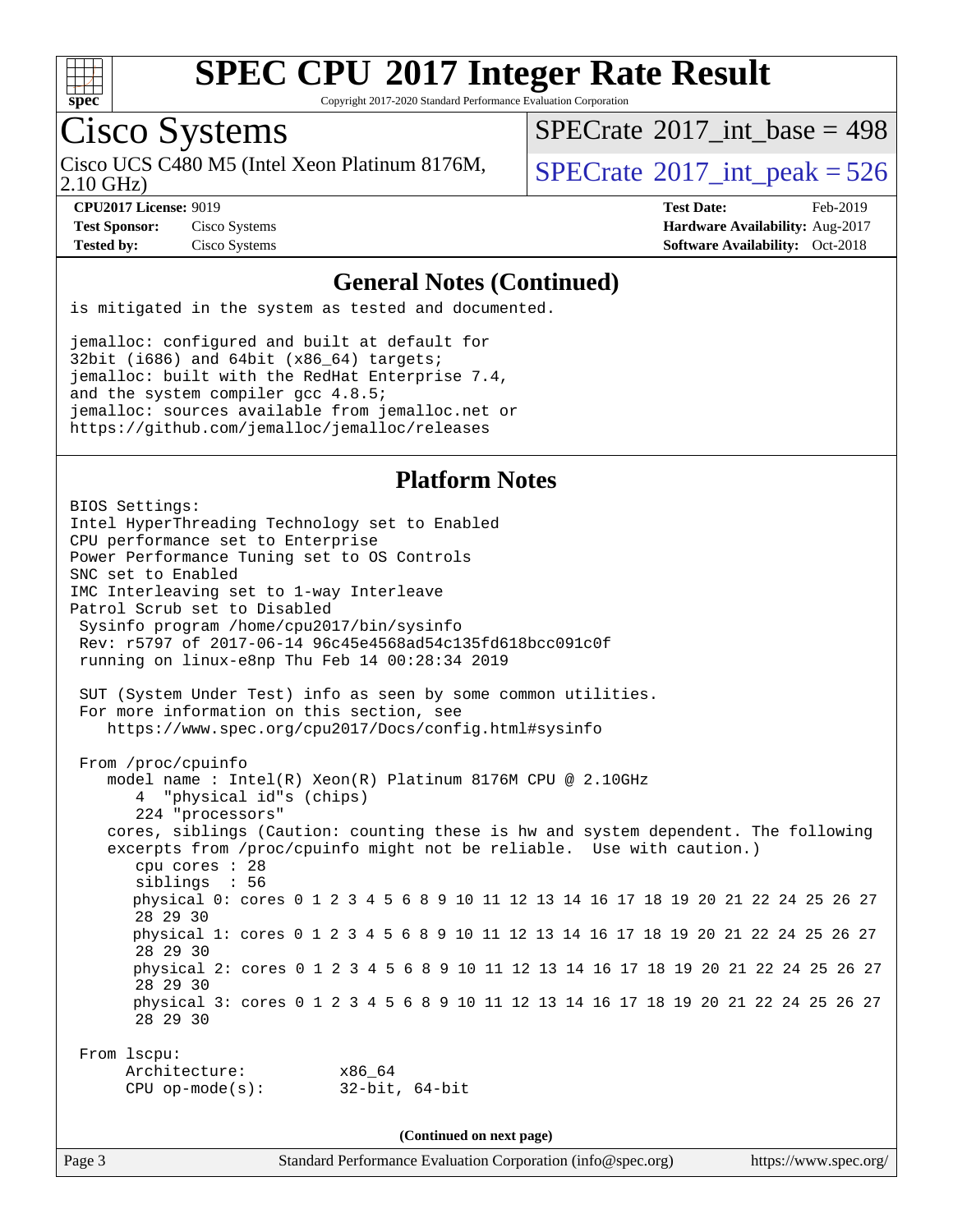

Copyright 2017-2020 Standard Performance Evaluation Corporation

Cisco Systems

2.10 GHz) Cisco UCS C480 M5 (Intel Xeon Platinum 8176M,  $SPECrate^{\circ}2017\_int\_peak = 526$  $SPECrate^{\circ}2017\_int\_peak = 526$ 

 $SPECrate$ <sup>®</sup>[2017\\_int\\_base =](http://www.spec.org/auto/cpu2017/Docs/result-fields.html#SPECrate2017intbase) 498

**[CPU2017 License:](http://www.spec.org/auto/cpu2017/Docs/result-fields.html#CPU2017License)** 9019 **[Test Date:](http://www.spec.org/auto/cpu2017/Docs/result-fields.html#TestDate)** Feb-2019 **[Test Sponsor:](http://www.spec.org/auto/cpu2017/Docs/result-fields.html#TestSponsor)** Cisco Systems **[Hardware Availability:](http://www.spec.org/auto/cpu2017/Docs/result-fields.html#HardwareAvailability)** Aug-2017 **[Tested by:](http://www.spec.org/auto/cpu2017/Docs/result-fields.html#Testedby)** Cisco Systems **[Software Availability:](http://www.spec.org/auto/cpu2017/Docs/result-fields.html#SoftwareAvailability)** Oct-2018

#### **[Platform Notes \(Continued\)](http://www.spec.org/auto/cpu2017/Docs/result-fields.html#PlatformNotes)**

| Byte Order:                | Little Endian                                                                           |  |  |  |  |
|----------------------------|-----------------------------------------------------------------------------------------|--|--|--|--|
| CPU(s):                    | 224                                                                                     |  |  |  |  |
| On-line $CPU(s)$ list:     | $0 - 223$                                                                               |  |  |  |  |
| Thread( $s$ ) per core:    | 2                                                                                       |  |  |  |  |
| $Core(s)$ per socket:      | 28                                                                                      |  |  |  |  |
| Socket(s):                 | $\overline{4}$                                                                          |  |  |  |  |
| NUMA $node(s):$            | 8                                                                                       |  |  |  |  |
| Vendor ID:                 | GenuineIntel                                                                            |  |  |  |  |
| CPU family:                | 6                                                                                       |  |  |  |  |
| Model:                     | 85                                                                                      |  |  |  |  |
| Model name:                | Intel(R) Xeon(R) Platinum 8176M CPU @ 2.10GHz                                           |  |  |  |  |
| Stepping:                  | 4                                                                                       |  |  |  |  |
| CPU MHz:                   | 2595.988                                                                                |  |  |  |  |
| CPU max MHz:               | 3800.0000                                                                               |  |  |  |  |
| CPU min MHz:               | 1000.0000                                                                               |  |  |  |  |
| BogoMIPS:                  | 4195.48                                                                                 |  |  |  |  |
| Virtualization:            | $VT - x$                                                                                |  |  |  |  |
| Lld cache:                 | 32K                                                                                     |  |  |  |  |
| Lli cache:                 | 32K                                                                                     |  |  |  |  |
| $L2$ cache:                | 1024K                                                                                   |  |  |  |  |
| L3 cache:                  | 39424K                                                                                  |  |  |  |  |
| NUMA node0 CPU(s):         | $0-3, 7-9, 14-17, 21-23, 112-115, 119-121, 126-129, 133-135$                            |  |  |  |  |
| NUMA nodel CPU(s):         | 4-6, 10-13, 18-20, 24-27, 116-118, 122-125, 130-132, 136-139                            |  |  |  |  |
| NUMA $node2$ $CPU(s):$     | 28-31, 35-37, 42-45, 49-51, 140-143, 147-149, 154-157, 161-163                          |  |  |  |  |
| NUMA node3 CPU(s):         | 32-34, 38-41, 46-48, 52-55, 144-146, 150-153, 158-160, 164-167                          |  |  |  |  |
| NUMA node4 CPU(s):         | 56-59, 63-65, 70-73, 77-79, 168-171, 175-177, 182-185, 189-191                          |  |  |  |  |
|                            |                                                                                         |  |  |  |  |
| NUMA $node5$ CPU $(s)$ :   | $60 - 62, 66 - 69, 74 - 76, 80 - 83, 172 - 174, 178 - 181, 186 - 188, 192 - 195$        |  |  |  |  |
| NUMA node6 CPU(s):         | 84-87, 91-93, 98-101, 105-107, 196-199, 203-205, 210-213, 217-219                       |  |  |  |  |
| NUMA node7 CPU(s):         | 88-90, 94-97, 102-104, 108-111, 200-202, 206-209, 214-216, 220-223                      |  |  |  |  |
| Flagg:                     | fpu vme de pse tsc msr pae mce cx8 apic sep mtrr pge mca cmov                           |  |  |  |  |
|                            | pat pse36 clflush dts acpi mmx fxsr sse sse2 ss ht tm pbe syscall nx pdpe1gb rdtscp     |  |  |  |  |
|                            | lm constant_tsc art arch_perfmon pebs bts rep_good nopl xtopology nonstop_tsc           |  |  |  |  |
|                            | aperfmperf eagerfpu pni pclmulqdq dtes64 monitor ds_cpl vmx smx est tm2 ssse3 sdbg      |  |  |  |  |
|                            | fma cx16 xtpr pdcm pcid dca sse4_1 sse4_2 x2apic movbe popcnt tsc_deadline_timer aes    |  |  |  |  |
|                            | xsave avx f16c rdrand lahf_lm abm 3dnowprefetch ida arat epb invpcid_single pln pts     |  |  |  |  |
|                            | dtherm hwp hwp_act_window hwp_epp hwp_pkg_req intel_pt rsb_ctxsw spec_ctrl stibp        |  |  |  |  |
|                            | retpoline kaiser tpr_shadow vnmi flexpriority ept vpid fsgsbase tsc_adjust bmil hle     |  |  |  |  |
|                            | avx2 smep bmi2 erms invpcid rtm cqm mpx avx512f avx512dq rdseed adx smap clflushopt     |  |  |  |  |
|                            | clwb avx512cd avx512bw avx512vl xsaveopt xsavec xgetbvl cqm_llc cqm_occup_llc           |  |  |  |  |
|                            |                                                                                         |  |  |  |  |
| /proc/cpuinfo cache data   |                                                                                         |  |  |  |  |
| cache size : 39424 KB      |                                                                                         |  |  |  |  |
|                            |                                                                                         |  |  |  |  |
|                            | From numactl --hardware WARNING: a numactl 'node' might or might not correspond to a    |  |  |  |  |
| physical chip.             |                                                                                         |  |  |  |  |
| $available: 8 nodes (0-7)$ |                                                                                         |  |  |  |  |
|                            | node 0 cpus: 0 1 2 3 7 8 9 14 15 16 17 21 22 23 112 113 114 115 119 120 121 126 127 128 |  |  |  |  |
|                            |                                                                                         |  |  |  |  |
|                            |                                                                                         |  |  |  |  |

**(Continued on next page)**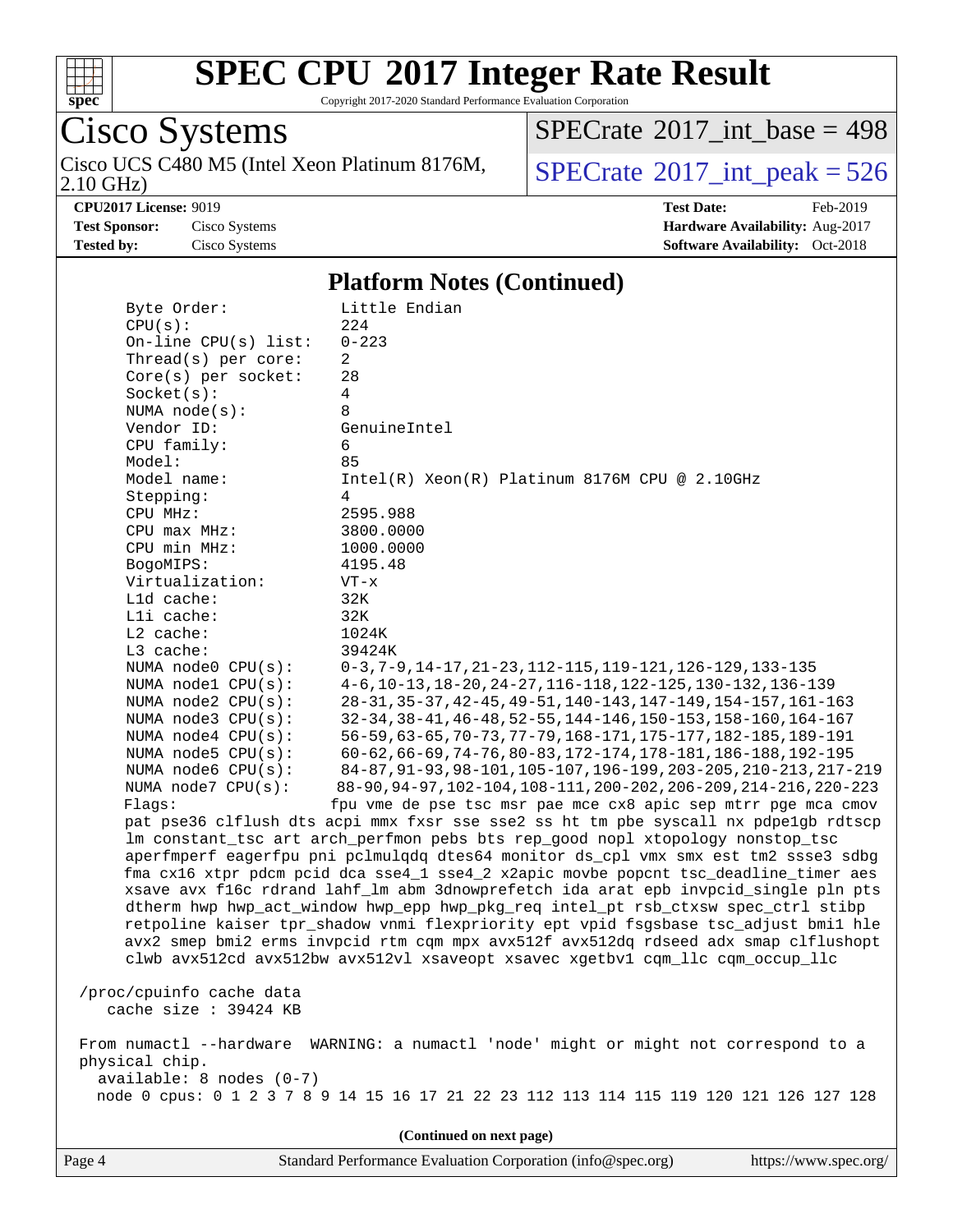

Copyright 2017-2020 Standard Performance Evaluation Corporation

# Cisco Systems

2.10 GHz) Cisco UCS C480 M5 (Intel Xeon Platinum 8176M,  $SPECrate^{\circ}2017\_int\_peak = 526$  $SPECrate^{\circ}2017\_int\_peak = 526$ 

 $SPECTate$ <sup>®</sup>[2017\\_int\\_base =](http://www.spec.org/auto/cpu2017/Docs/result-fields.html#SPECrate2017intbase) 498

**[CPU2017 License:](http://www.spec.org/auto/cpu2017/Docs/result-fields.html#CPU2017License)** 9019 **[Test Date:](http://www.spec.org/auto/cpu2017/Docs/result-fields.html#TestDate)** Feb-2019 **[Test Sponsor:](http://www.spec.org/auto/cpu2017/Docs/result-fields.html#TestSponsor)** Cisco Systems **[Hardware Availability:](http://www.spec.org/auto/cpu2017/Docs/result-fields.html#HardwareAvailability)** Aug-2017 **[Tested by:](http://www.spec.org/auto/cpu2017/Docs/result-fields.html#Testedby)** Cisco Systems **Cisco Systems [Software Availability:](http://www.spec.org/auto/cpu2017/Docs/result-fields.html#SoftwareAvailability)** Oct-2018

#### **[Platform Notes \(Continued\)](http://www.spec.org/auto/cpu2017/Docs/result-fields.html#PlatformNotes)**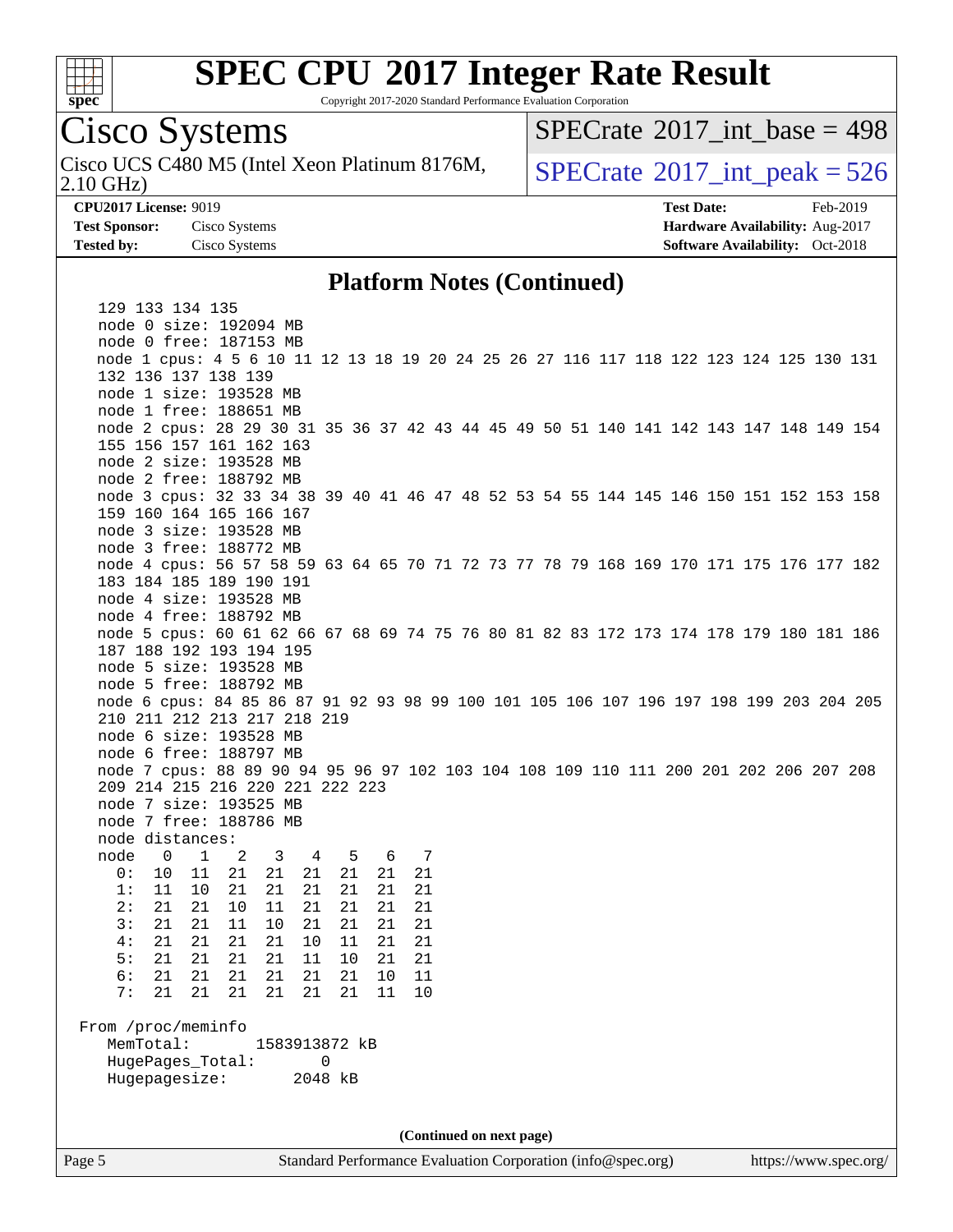

Copyright 2017-2020 Standard Performance Evaluation Corporation

# Cisco Systems

2.10 GHz) Cisco UCS C480 M5 (Intel Xeon Platinum 8176M,  $SPECrate^{\circ}2017\_int\_peak = 526$  $SPECrate^{\circ}2017\_int\_peak = 526$ 

 $SPECrate$ <sup>®</sup>[2017\\_int\\_base =](http://www.spec.org/auto/cpu2017/Docs/result-fields.html#SPECrate2017intbase) 498

**[CPU2017 License:](http://www.spec.org/auto/cpu2017/Docs/result-fields.html#CPU2017License)** 9019 **[Test Date:](http://www.spec.org/auto/cpu2017/Docs/result-fields.html#TestDate)** Feb-2019 **[Test Sponsor:](http://www.spec.org/auto/cpu2017/Docs/result-fields.html#TestSponsor)** Cisco Systems **[Hardware Availability:](http://www.spec.org/auto/cpu2017/Docs/result-fields.html#HardwareAvailability)** Aug-2017 **[Tested by:](http://www.spec.org/auto/cpu2017/Docs/result-fields.html#Testedby)** Cisco Systems **Cisco Systems [Software Availability:](http://www.spec.org/auto/cpu2017/Docs/result-fields.html#SoftwareAvailability)** Oct-2018

#### **[Platform Notes \(Continued\)](http://www.spec.org/auto/cpu2017/Docs/result-fields.html#PlatformNotes)**

 From /etc/\*release\* /etc/\*version\* SuSE-release: SUSE Linux Enterprise Server 12 (x86\_64) VERSION = 12 PATCHLEVEL = 2 # This file is deprecated and will be removed in a future service pack or release. # Please check /etc/os-release for details about this release. os-release: NAME="SLES" VERSION="12-SP2" VERSION\_ID="12.2" PRETTY NAME="SUSE Linux Enterprise Server 12 SP2" ID="sles" ANSI\_COLOR="0;32" CPE\_NAME="cpe:/o:suse:sles:12:sp2" uname -a: Linux linux-e8np 4.4.120-92.70-default #1 SMP Wed Mar 14 15:59:43 UTC 2018 (52a83de) x86\_64 x86\_64 x86\_64 GNU/Linux run-level 3 Feb 12 21:35 SPEC is set to: /home/cpu2017 Filesystem Type Size Used Avail Use% Mounted on /dev/sda1 xfs 894G 164G 730G 19% / Additional information from dmidecode follows. WARNING: Use caution when you interpret this section. The 'dmidecode' program reads system data which is "intended to allow hardware to be accurately determined", but the intent may not be met, as there are frequent changes to hardware, firmware, and the "DMTF SMBIOS" standard. BIOS Cisco Systems, Inc. C480M5.3.1.3e.0.0613181101 06/13/2018 Memory: 48x 0xCE00 M393A4K40BB2-CTD 32 GB 2 rank 2666 (End of data from sysinfo program) **[Compiler Version Notes](http://www.spec.org/auto/cpu2017/Docs/result-fields.html#CompilerVersionNotes)** ==============================================================================  $C \qquad | \quad 502.\text{gcc\_r}(\text{peak})$ ------------------------------------------------------------------------------ Intel(R) C Intel(R) 64 Compiler for applications running on IA-32, Version 19.0.0.117 Build 20180804 Copyright (C) 1985-2018 Intel Corporation. All rights reserved. ------------------------------------------------------------------------------ **(Continued on next page)**

Page 6 Standard Performance Evaluation Corporation [\(info@spec.org\)](mailto:info@spec.org) <https://www.spec.org/>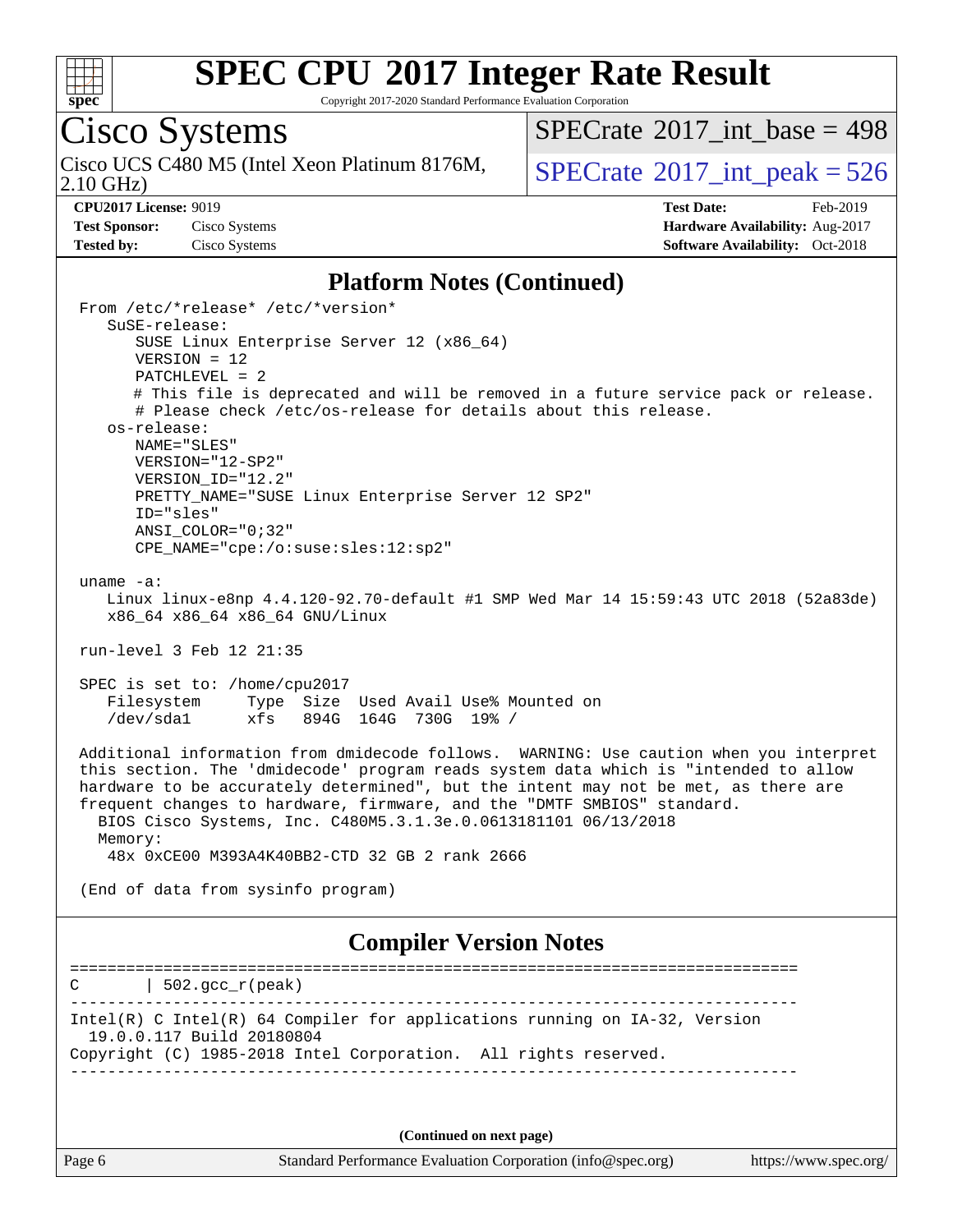

Copyright 2017-2020 Standard Performance Evaluation Corporation

Cisco Systems<br>Cisco UCS C480 M5 (Intel Xeon Platinum 8176M, 2.10 GHz)

 $SPECrate$ <sup>®</sup>[2017\\_int\\_base =](http://www.spec.org/auto/cpu2017/Docs/result-fields.html#SPECrate2017intbase) 498

 $SPECTate$ <sup>®</sup>[2017\\_int\\_peak = 5](http://www.spec.org/auto/cpu2017/Docs/result-fields.html#SPECrate2017intpeak)26

**[CPU2017 License:](http://www.spec.org/auto/cpu2017/Docs/result-fields.html#CPU2017License)** 9019 **[Test Date:](http://www.spec.org/auto/cpu2017/Docs/result-fields.html#TestDate)** Feb-2019 **[Test Sponsor:](http://www.spec.org/auto/cpu2017/Docs/result-fields.html#TestSponsor)** Cisco Systems **[Hardware Availability:](http://www.spec.org/auto/cpu2017/Docs/result-fields.html#HardwareAvailability)** Aug-2017 **[Tested by:](http://www.spec.org/auto/cpu2017/Docs/result-fields.html#Testedby)** Cisco Systems **[Software Availability:](http://www.spec.org/auto/cpu2017/Docs/result-fields.html#SoftwareAvailability)** Oct-2018

#### **[Compiler Version Notes \(Continued\)](http://www.spec.org/auto/cpu2017/Docs/result-fields.html#CompilerVersionNotes)**

| Page 7 | Standard Performance Evaluation Corporation (info@spec.org)                                                                                                                                                             | https://www.spec.org/ |
|--------|-------------------------------------------------------------------------------------------------------------------------------------------------------------------------------------------------------------------------|-----------------------|
|        | (Continued on next page)                                                                                                                                                                                                |                       |
|        | Intel(R) $C++$ Intel(R) 64 Compiler for applications running on IA-32, Version                                                                                                                                          |                       |
| C++    | 523.xalancbmk_r(peak)                                                                                                                                                                                                   |                       |
|        |                                                                                                                                                                                                                         |                       |
|        | Intel(R) $C++$ Intel(R) 64 Compiler for applications running on Intel(R) 64,<br>Version 19.0.0.117 Build 20180804<br>Copyright (C) 1985-2018 Intel Corporation. All rights reserved.                                    |                       |
| $C++$  | 520.omnetpp_r(base, peak) 523.xalancbmk_r(base)<br>531.deepsjeng_r(base, peak) 541.leela_r(base, peak)                                                                                                                  |                       |
|        | Intel(R) C++ Intel(R) 64 Compiler for applications running on IA-32, Version<br>19.0.0.117 Build 20180804<br>Copyright (C) 1985-2018 Intel Corporation. All rights reserved.                                            |                       |
|        | $C++$   523.xalancbmk_r(peak)<br>________________________                                                                                                                                                               |                       |
|        | Intel(R) C Intel(R) 64 Compiler for applications running on Intel(R) 64,<br>Version 19.0.0.117 Build 20180804<br>Copyright (C) 1985-2018 Intel Corporation. All rights reserved.                                        |                       |
| C      | 500.perlbench_r(base, peak) 502.gcc_r(base) 505.mcf_r(base, peak)<br>$525.x264_r(base, peak) 557.xz_r(base, peak)$                                                                                                      |                       |
|        | $Intel(R)$ C Intel(R) 64 Compiler for applications running on $IA-32$ , Version<br>19.0.0.117 Build 20180804<br>Copyright (C) 1985-2018 Intel Corporation. All rights reserved.<br>------------------------             |                       |
| C      | 502.gcc_r(peak)<br>_____________________                                                                                                                                                                                |                       |
|        | Intel(R) C Intel(R) 64 Compiler for applications running on Intel(R) 64,<br>Version 19.0.0.117 Build 20180804<br>Copyright (C) 1985-2018 Intel Corporation. All rights reserved.<br><u>u dia dia dia dia dia dia 40</u> |                       |
|        | $525.x264_r(base, peak) 557.xz_r(base, peak)$                                                                                                                                                                           |                       |
| C      | $500. perlbench_r(base, peak) 502. gcc_r(base) 505. mcf_r(base, peak)$                                                                                                                                                  |                       |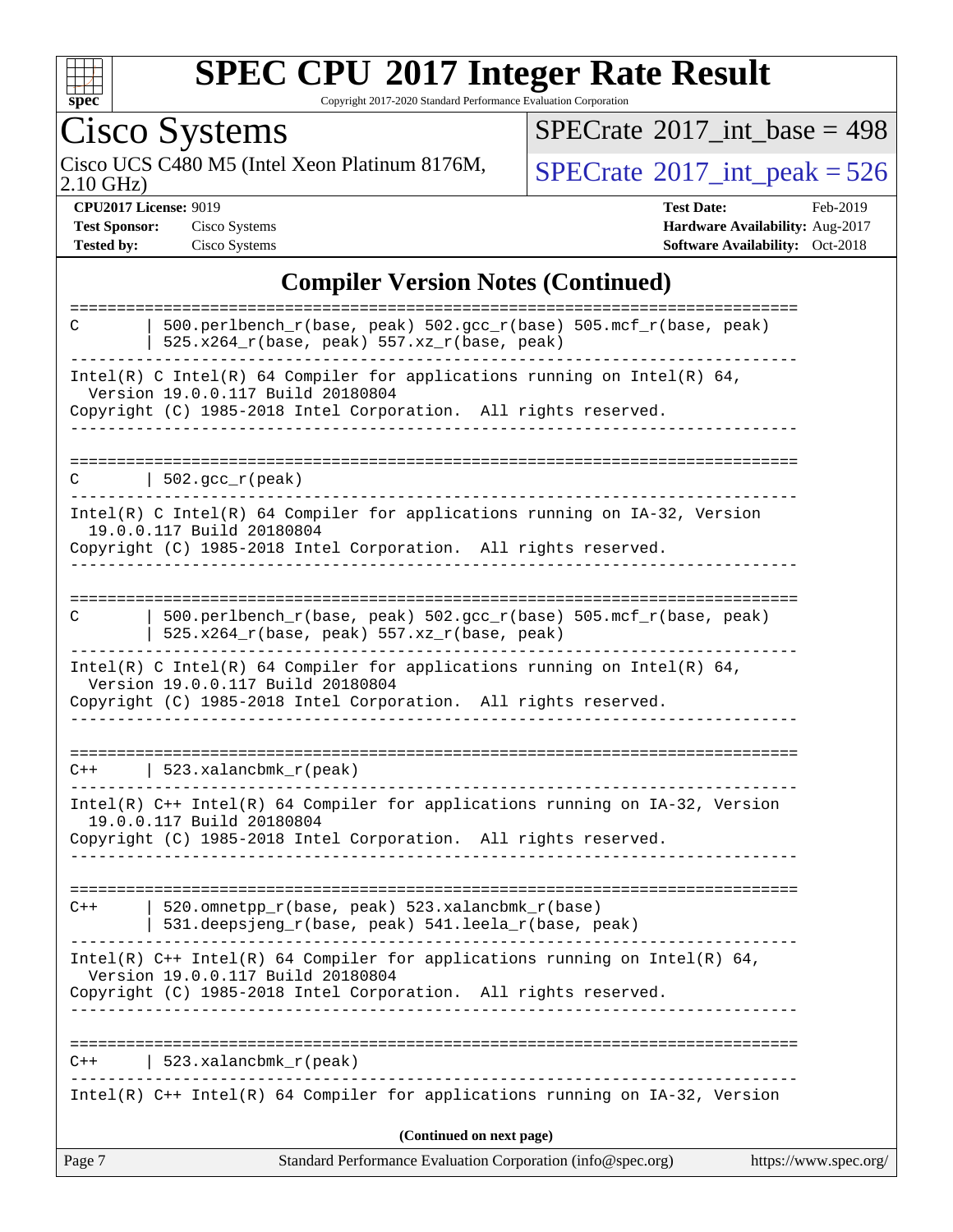

Copyright 2017-2020 Standard Performance Evaluation Corporation

Cisco Systems

2.10 GHz) Cisco UCS C480 M5 (Intel Xeon Platinum 8176M,  $SPECrate^{\circ}2017\_int\_peak = 526$  $SPECrate^{\circ}2017\_int\_peak = 526$ 

 $SPECTate@2017_int\_base = 498$ 

**[CPU2017 License:](http://www.spec.org/auto/cpu2017/Docs/result-fields.html#CPU2017License)** 9019 **[Test Date:](http://www.spec.org/auto/cpu2017/Docs/result-fields.html#TestDate)** Feb-2019 **[Test Sponsor:](http://www.spec.org/auto/cpu2017/Docs/result-fields.html#TestSponsor)** Cisco Systems **[Hardware Availability:](http://www.spec.org/auto/cpu2017/Docs/result-fields.html#HardwareAvailability)** Aug-2017 **[Tested by:](http://www.spec.org/auto/cpu2017/Docs/result-fields.html#Testedby)** Cisco Systems **[Software Availability:](http://www.spec.org/auto/cpu2017/Docs/result-fields.html#SoftwareAvailability)** Oct-2018

### **[Compiler Version Notes \(Continued\)](http://www.spec.org/auto/cpu2017/Docs/result-fields.html#CompilerVersionNotes)**

| 19.0.0.117 Build 20180804<br>Copyright (C) 1985-2018 Intel Corporation. All rights reserved.                                                                                           |
|----------------------------------------------------------------------------------------------------------------------------------------------------------------------------------------|
| 520.omnetpp $r(base, peak)$ 523.xalancbmk $r(base)$<br>$C++$<br>531.deepsjeng $r(base, peak)$ 541.leela $r(base, peak)$                                                                |
| Intel(R) $C++$ Intel(R) 64 Compiler for applications running on Intel(R) 64,<br>Version 19.0.0.117 Build 20180804<br>Copyright (C) 1985-2018 Intel Corporation. All rights reserved.   |
| Fortran   548.exchange2 $r(base, peak)$                                                                                                                                                |
| Intel(R) Fortran Intel(R) 64 Compiler for applications running on Intel(R)<br>64, Version 19.0.0.117 Build 20180804<br>Copyright (C) 1985-2018 Intel Corporation. All rights reserved. |

### **[Base Compiler Invocation](http://www.spec.org/auto/cpu2017/Docs/result-fields.html#BaseCompilerInvocation)**

[C benchmarks](http://www.spec.org/auto/cpu2017/Docs/result-fields.html#Cbenchmarks): [icc -m64 -std=c11](http://www.spec.org/cpu2017/results/res2019q1/cpu2017-20190219-11084.flags.html#user_CCbase_intel_icc_64bit_c11_33ee0cdaae7deeeab2a9725423ba97205ce30f63b9926c2519791662299b76a0318f32ddfffdc46587804de3178b4f9328c46fa7c2b0cd779d7a61945c91cd35)

[C++ benchmarks:](http://www.spec.org/auto/cpu2017/Docs/result-fields.html#CXXbenchmarks) [icpc -m64](http://www.spec.org/cpu2017/results/res2019q1/cpu2017-20190219-11084.flags.html#user_CXXbase_intel_icpc_64bit_4ecb2543ae3f1412ef961e0650ca070fec7b7afdcd6ed48761b84423119d1bf6bdf5cad15b44d48e7256388bc77273b966e5eb805aefd121eb22e9299b2ec9d9)

[Fortran benchmarks](http://www.spec.org/auto/cpu2017/Docs/result-fields.html#Fortranbenchmarks): [ifort -m64](http://www.spec.org/cpu2017/results/res2019q1/cpu2017-20190219-11084.flags.html#user_FCbase_intel_ifort_64bit_24f2bb282fbaeffd6157abe4f878425411749daecae9a33200eee2bee2fe76f3b89351d69a8130dd5949958ce389cf37ff59a95e7a40d588e8d3a57e0c3fd751)

### **[Base Portability Flags](http://www.spec.org/auto/cpu2017/Docs/result-fields.html#BasePortabilityFlags)**

 500.perlbench\_r: [-DSPEC\\_LP64](http://www.spec.org/cpu2017/results/res2019q1/cpu2017-20190219-11084.flags.html#b500.perlbench_r_basePORTABILITY_DSPEC_LP64) [-DSPEC\\_LINUX\\_X64](http://www.spec.org/cpu2017/results/res2019q1/cpu2017-20190219-11084.flags.html#b500.perlbench_r_baseCPORTABILITY_DSPEC_LINUX_X64) 502.gcc\_r: [-DSPEC\\_LP64](http://www.spec.org/cpu2017/results/res2019q1/cpu2017-20190219-11084.flags.html#suite_basePORTABILITY502_gcc_r_DSPEC_LP64) 505.mcf\_r: [-DSPEC\\_LP64](http://www.spec.org/cpu2017/results/res2019q1/cpu2017-20190219-11084.flags.html#suite_basePORTABILITY505_mcf_r_DSPEC_LP64) 520.omnetpp\_r: [-DSPEC\\_LP64](http://www.spec.org/cpu2017/results/res2019q1/cpu2017-20190219-11084.flags.html#suite_basePORTABILITY520_omnetpp_r_DSPEC_LP64) 523.xalancbmk\_r: [-DSPEC\\_LP64](http://www.spec.org/cpu2017/results/res2019q1/cpu2017-20190219-11084.flags.html#suite_basePORTABILITY523_xalancbmk_r_DSPEC_LP64) [-DSPEC\\_LINUX](http://www.spec.org/cpu2017/results/res2019q1/cpu2017-20190219-11084.flags.html#b523.xalancbmk_r_baseCXXPORTABILITY_DSPEC_LINUX) 525.x264\_r: [-DSPEC\\_LP64](http://www.spec.org/cpu2017/results/res2019q1/cpu2017-20190219-11084.flags.html#suite_basePORTABILITY525_x264_r_DSPEC_LP64) 531.deepsjeng\_r: [-DSPEC\\_LP64](http://www.spec.org/cpu2017/results/res2019q1/cpu2017-20190219-11084.flags.html#suite_basePORTABILITY531_deepsjeng_r_DSPEC_LP64) 541.leela\_r: [-DSPEC\\_LP64](http://www.spec.org/cpu2017/results/res2019q1/cpu2017-20190219-11084.flags.html#suite_basePORTABILITY541_leela_r_DSPEC_LP64) 548.exchange2\_r: [-DSPEC\\_LP64](http://www.spec.org/cpu2017/results/res2019q1/cpu2017-20190219-11084.flags.html#suite_basePORTABILITY548_exchange2_r_DSPEC_LP64)

**(Continued on next page)**

Page 8 Standard Performance Evaluation Corporation [\(info@spec.org\)](mailto:info@spec.org) <https://www.spec.org/>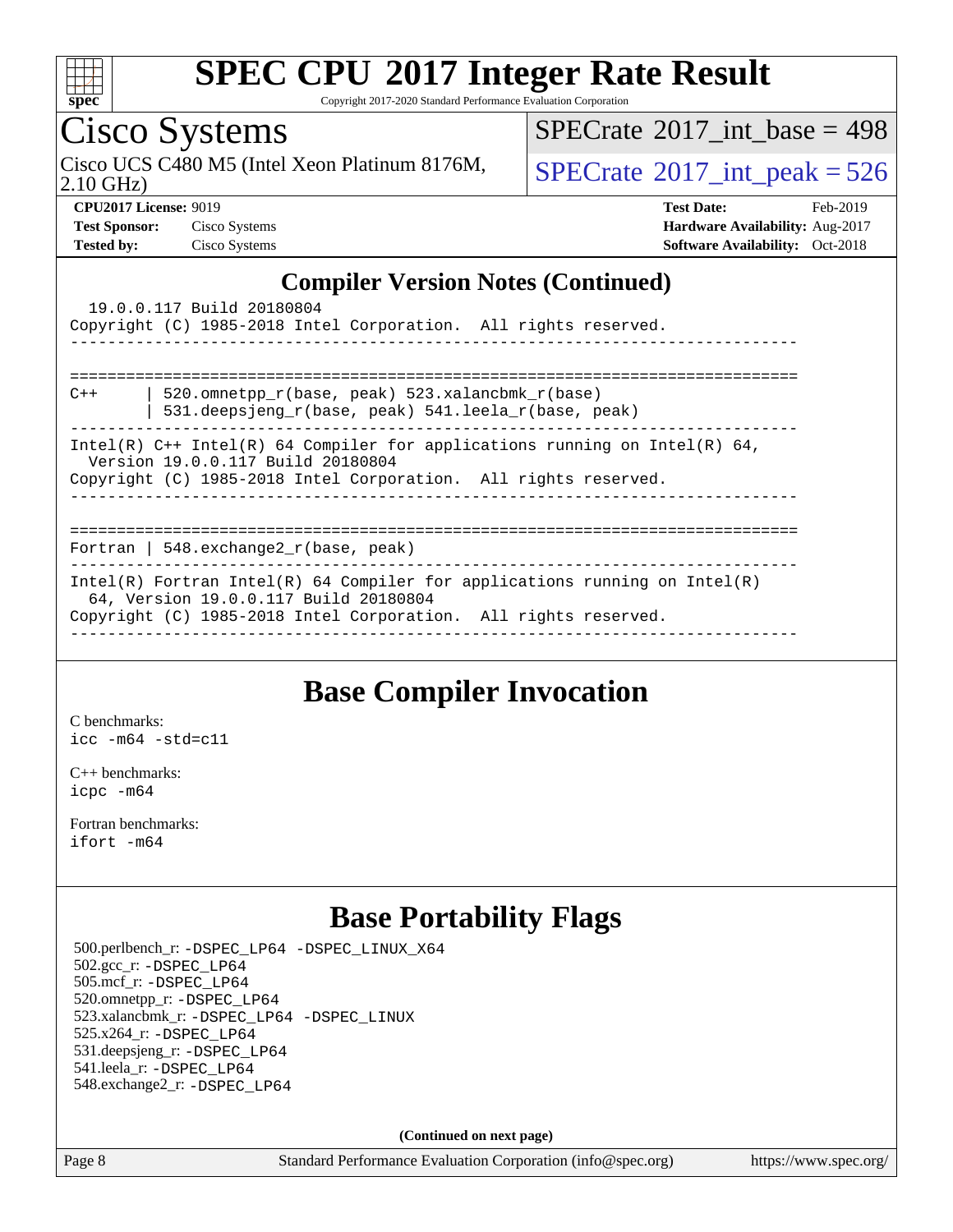

Copyright 2017-2020 Standard Performance Evaluation Corporation

## Cisco Systems

Cisco UCS C480 M5 (Intel Xeon Platinum 8176M,  $\big|$  [SPECrate](http://www.spec.org/auto/cpu2017/Docs/result-fields.html#SPECrate2017intpeak)<sup>®</sup>[2017\\_int\\_peak = 5](http://www.spec.org/auto/cpu2017/Docs/result-fields.html#SPECrate2017intpeak)26

 $SPECTate@2017_int\_base = 498$ 

2.10 GHz)

**[CPU2017 License:](http://www.spec.org/auto/cpu2017/Docs/result-fields.html#CPU2017License)** 9019 **[Test Date:](http://www.spec.org/auto/cpu2017/Docs/result-fields.html#TestDate)** Feb-2019 **[Test Sponsor:](http://www.spec.org/auto/cpu2017/Docs/result-fields.html#TestSponsor)** Cisco Systems **[Hardware Availability:](http://www.spec.org/auto/cpu2017/Docs/result-fields.html#HardwareAvailability)** Aug-2017 **[Tested by:](http://www.spec.org/auto/cpu2017/Docs/result-fields.html#Testedby)** Cisco Systems **[Software Availability:](http://www.spec.org/auto/cpu2017/Docs/result-fields.html#SoftwareAvailability)** Oct-2018

# **[Base Portability Flags \(Continued\)](http://www.spec.org/auto/cpu2017/Docs/result-fields.html#BasePortabilityFlags)**

557.xz\_r: [-DSPEC\\_LP64](http://www.spec.org/cpu2017/results/res2019q1/cpu2017-20190219-11084.flags.html#suite_basePORTABILITY557_xz_r_DSPEC_LP64)

### **[Base Optimization Flags](http://www.spec.org/auto/cpu2017/Docs/result-fields.html#BaseOptimizationFlags)**

[C benchmarks](http://www.spec.org/auto/cpu2017/Docs/result-fields.html#Cbenchmarks):

[-Wl,-z,muldefs](http://www.spec.org/cpu2017/results/res2019q1/cpu2017-20190219-11084.flags.html#user_CCbase_link_force_multiple1_b4cbdb97b34bdee9ceefcfe54f4c8ea74255f0b02a4b23e853cdb0e18eb4525ac79b5a88067c842dd0ee6996c24547a27a4b99331201badda8798ef8a743f577) [-xCORE-AVX512](http://www.spec.org/cpu2017/results/res2019q1/cpu2017-20190219-11084.flags.html#user_CCbase_f-xCORE-AVX512) [-ipo](http://www.spec.org/cpu2017/results/res2019q1/cpu2017-20190219-11084.flags.html#user_CCbase_f-ipo) [-O3](http://www.spec.org/cpu2017/results/res2019q1/cpu2017-20190219-11084.flags.html#user_CCbase_f-O3) [-no-prec-div](http://www.spec.org/cpu2017/results/res2019q1/cpu2017-20190219-11084.flags.html#user_CCbase_f-no-prec-div) [-qopt-mem-layout-trans=3](http://www.spec.org/cpu2017/results/res2019q1/cpu2017-20190219-11084.flags.html#user_CCbase_f-qopt-mem-layout-trans_de80db37974c74b1f0e20d883f0b675c88c3b01e9d123adea9b28688d64333345fb62bc4a798493513fdb68f60282f9a726aa07f478b2f7113531aecce732043) [-L/usr/local/je5.0.1-64/lib](http://www.spec.org/cpu2017/results/res2019q1/cpu2017-20190219-11084.flags.html#user_CCbase_jemalloc_link_path64_4b10a636b7bce113509b17f3bd0d6226c5fb2346b9178c2d0232c14f04ab830f976640479e5c33dc2bcbbdad86ecfb6634cbbd4418746f06f368b512fced5394) [-ljemalloc](http://www.spec.org/cpu2017/results/res2019q1/cpu2017-20190219-11084.flags.html#user_CCbase_jemalloc_link_lib_d1249b907c500fa1c0672f44f562e3d0f79738ae9e3c4a9c376d49f265a04b9c99b167ecedbf6711b3085be911c67ff61f150a17b3472be731631ba4d0471706)

[C++ benchmarks:](http://www.spec.org/auto/cpu2017/Docs/result-fields.html#CXXbenchmarks)

[-Wl,-z,muldefs](http://www.spec.org/cpu2017/results/res2019q1/cpu2017-20190219-11084.flags.html#user_CXXbase_link_force_multiple1_b4cbdb97b34bdee9ceefcfe54f4c8ea74255f0b02a4b23e853cdb0e18eb4525ac79b5a88067c842dd0ee6996c24547a27a4b99331201badda8798ef8a743f577) [-xCORE-AVX512](http://www.spec.org/cpu2017/results/res2019q1/cpu2017-20190219-11084.flags.html#user_CXXbase_f-xCORE-AVX512) [-ipo](http://www.spec.org/cpu2017/results/res2019q1/cpu2017-20190219-11084.flags.html#user_CXXbase_f-ipo) [-O3](http://www.spec.org/cpu2017/results/res2019q1/cpu2017-20190219-11084.flags.html#user_CXXbase_f-O3) [-no-prec-div](http://www.spec.org/cpu2017/results/res2019q1/cpu2017-20190219-11084.flags.html#user_CXXbase_f-no-prec-div) [-qopt-mem-layout-trans=3](http://www.spec.org/cpu2017/results/res2019q1/cpu2017-20190219-11084.flags.html#user_CXXbase_f-qopt-mem-layout-trans_de80db37974c74b1f0e20d883f0b675c88c3b01e9d123adea9b28688d64333345fb62bc4a798493513fdb68f60282f9a726aa07f478b2f7113531aecce732043) [-L/usr/local/je5.0.1-64/lib](http://www.spec.org/cpu2017/results/res2019q1/cpu2017-20190219-11084.flags.html#user_CXXbase_jemalloc_link_path64_4b10a636b7bce113509b17f3bd0d6226c5fb2346b9178c2d0232c14f04ab830f976640479e5c33dc2bcbbdad86ecfb6634cbbd4418746f06f368b512fced5394) [-ljemalloc](http://www.spec.org/cpu2017/results/res2019q1/cpu2017-20190219-11084.flags.html#user_CXXbase_jemalloc_link_lib_d1249b907c500fa1c0672f44f562e3d0f79738ae9e3c4a9c376d49f265a04b9c99b167ecedbf6711b3085be911c67ff61f150a17b3472be731631ba4d0471706)

[Fortran benchmarks](http://www.spec.org/auto/cpu2017/Docs/result-fields.html#Fortranbenchmarks):

[-Wl,-z,muldefs](http://www.spec.org/cpu2017/results/res2019q1/cpu2017-20190219-11084.flags.html#user_FCbase_link_force_multiple1_b4cbdb97b34bdee9ceefcfe54f4c8ea74255f0b02a4b23e853cdb0e18eb4525ac79b5a88067c842dd0ee6996c24547a27a4b99331201badda8798ef8a743f577) [-xCORE-AVX512](http://www.spec.org/cpu2017/results/res2019q1/cpu2017-20190219-11084.flags.html#user_FCbase_f-xCORE-AVX512) [-ipo](http://www.spec.org/cpu2017/results/res2019q1/cpu2017-20190219-11084.flags.html#user_FCbase_f-ipo) [-O3](http://www.spec.org/cpu2017/results/res2019q1/cpu2017-20190219-11084.flags.html#user_FCbase_f-O3) [-no-prec-div](http://www.spec.org/cpu2017/results/res2019q1/cpu2017-20190219-11084.flags.html#user_FCbase_f-no-prec-div) [-qopt-mem-layout-trans=3](http://www.spec.org/cpu2017/results/res2019q1/cpu2017-20190219-11084.flags.html#user_FCbase_f-qopt-mem-layout-trans_de80db37974c74b1f0e20d883f0b675c88c3b01e9d123adea9b28688d64333345fb62bc4a798493513fdb68f60282f9a726aa07f478b2f7113531aecce732043) [-nostandard-realloc-lhs](http://www.spec.org/cpu2017/results/res2019q1/cpu2017-20190219-11084.flags.html#user_FCbase_f_2003_std_realloc_82b4557e90729c0f113870c07e44d33d6f5a304b4f63d4c15d2d0f1fab99f5daaed73bdb9275d9ae411527f28b936061aa8b9c8f2d63842963b95c9dd6426b8a) [-align array32byte](http://www.spec.org/cpu2017/results/res2019q1/cpu2017-20190219-11084.flags.html#user_FCbase_align_array32byte_b982fe038af199962ba9a80c053b8342c548c85b40b8e86eb3cc33dee0d7986a4af373ac2d51c3f7cf710a18d62fdce2948f201cd044323541f22fc0fffc51b6) [-L/usr/local/je5.0.1-64/lib](http://www.spec.org/cpu2017/results/res2019q1/cpu2017-20190219-11084.flags.html#user_FCbase_jemalloc_link_path64_4b10a636b7bce113509b17f3bd0d6226c5fb2346b9178c2d0232c14f04ab830f976640479e5c33dc2bcbbdad86ecfb6634cbbd4418746f06f368b512fced5394) [-ljemalloc](http://www.spec.org/cpu2017/results/res2019q1/cpu2017-20190219-11084.flags.html#user_FCbase_jemalloc_link_lib_d1249b907c500fa1c0672f44f562e3d0f79738ae9e3c4a9c376d49f265a04b9c99b167ecedbf6711b3085be911c67ff61f150a17b3472be731631ba4d0471706)

### **[Peak Compiler Invocation](http://www.spec.org/auto/cpu2017/Docs/result-fields.html#PeakCompilerInvocation)**

[C benchmarks \(except as noted below\)](http://www.spec.org/auto/cpu2017/Docs/result-fields.html#Cbenchmarksexceptasnotedbelow): [icc -m64 -std=c11](http://www.spec.org/cpu2017/results/res2019q1/cpu2017-20190219-11084.flags.html#user_CCpeak_intel_icc_64bit_c11_33ee0cdaae7deeeab2a9725423ba97205ce30f63b9926c2519791662299b76a0318f32ddfffdc46587804de3178b4f9328c46fa7c2b0cd779d7a61945c91cd35)

502.gcc\_r: [icc -m32 -std=c11 -L/usr/local/IntelCompiler19/compilers\\_and\\_libraries\\_2019.0.117/linux/compiler/lib/ia32\\_lin](http://www.spec.org/cpu2017/results/res2019q1/cpu2017-20190219-11084.flags.html#user_peakCCLD502_gcc_r_intel_icc_63c3d9599230e1e2db844bd51b45094cc732b9df4bed4fa32809c670b169073e524bfce57d3c3a273766c42c2349de68e6dcd304997d513ea27071223f209830)

[C++ benchmarks \(except as noted below\)](http://www.spec.org/auto/cpu2017/Docs/result-fields.html#CXXbenchmarksexceptasnotedbelow): [icpc -m64](http://www.spec.org/cpu2017/results/res2019q1/cpu2017-20190219-11084.flags.html#user_CXXpeak_intel_icpc_64bit_4ecb2543ae3f1412ef961e0650ca070fec7b7afdcd6ed48761b84423119d1bf6bdf5cad15b44d48e7256388bc77273b966e5eb805aefd121eb22e9299b2ec9d9)

523.xalancbmk\_r: [icpc -m32 -L/usr/local/IntelCompiler19/compilers\\_and\\_libraries\\_2019.0.117/linux/compiler/lib/ia32\\_lin](http://www.spec.org/cpu2017/results/res2019q1/cpu2017-20190219-11084.flags.html#user_peakCXXLD523_xalancbmk_r_intel_icpc_1c4db3821b02bc135164aa862e733c58828536d5dcd3aa7416361d5db430924c4b4888847e5093176b6da3f0972d8092af2a2b40b4583f379bc97c0b930dd727)

[Fortran benchmarks](http://www.spec.org/auto/cpu2017/Docs/result-fields.html#Fortranbenchmarks): [ifort -m64](http://www.spec.org/cpu2017/results/res2019q1/cpu2017-20190219-11084.flags.html#user_FCpeak_intel_ifort_64bit_24f2bb282fbaeffd6157abe4f878425411749daecae9a33200eee2bee2fe76f3b89351d69a8130dd5949958ce389cf37ff59a95e7a40d588e8d3a57e0c3fd751)

## **[Peak Portability Flags](http://www.spec.org/auto/cpu2017/Docs/result-fields.html#PeakPortabilityFlags)**

 500.perlbench\_r: [-DSPEC\\_LP64](http://www.spec.org/cpu2017/results/res2019q1/cpu2017-20190219-11084.flags.html#b500.perlbench_r_peakPORTABILITY_DSPEC_LP64) [-DSPEC\\_LINUX\\_X64](http://www.spec.org/cpu2017/results/res2019q1/cpu2017-20190219-11084.flags.html#b500.perlbench_r_peakCPORTABILITY_DSPEC_LINUX_X64) 502.gcc\_r: [-D\\_FILE\\_OFFSET\\_BITS=64](http://www.spec.org/cpu2017/results/res2019q1/cpu2017-20190219-11084.flags.html#user_peakPORTABILITY502_gcc_r_file_offset_bits_64_5ae949a99b284ddf4e95728d47cb0843d81b2eb0e18bdfe74bbf0f61d0b064f4bda2f10ea5eb90e1dcab0e84dbc592acfc5018bc955c18609f94ddb8d550002c) 505.mcf\_r: [-DSPEC\\_LP64](http://www.spec.org/cpu2017/results/res2019q1/cpu2017-20190219-11084.flags.html#suite_peakPORTABILITY505_mcf_r_DSPEC_LP64) 520.omnetpp\_r: [-DSPEC\\_LP64](http://www.spec.org/cpu2017/results/res2019q1/cpu2017-20190219-11084.flags.html#suite_peakPORTABILITY520_omnetpp_r_DSPEC_LP64) 523.xalancbmk\_r: [-D\\_FILE\\_OFFSET\\_BITS=64](http://www.spec.org/cpu2017/results/res2019q1/cpu2017-20190219-11084.flags.html#user_peakPORTABILITY523_xalancbmk_r_file_offset_bits_64_5ae949a99b284ddf4e95728d47cb0843d81b2eb0e18bdfe74bbf0f61d0b064f4bda2f10ea5eb90e1dcab0e84dbc592acfc5018bc955c18609f94ddb8d550002c) [-DSPEC\\_LINUX](http://www.spec.org/cpu2017/results/res2019q1/cpu2017-20190219-11084.flags.html#b523.xalancbmk_r_peakCXXPORTABILITY_DSPEC_LINUX)

**(Continued on next page)**

Page 9 Standard Performance Evaluation Corporation [\(info@spec.org\)](mailto:info@spec.org) <https://www.spec.org/>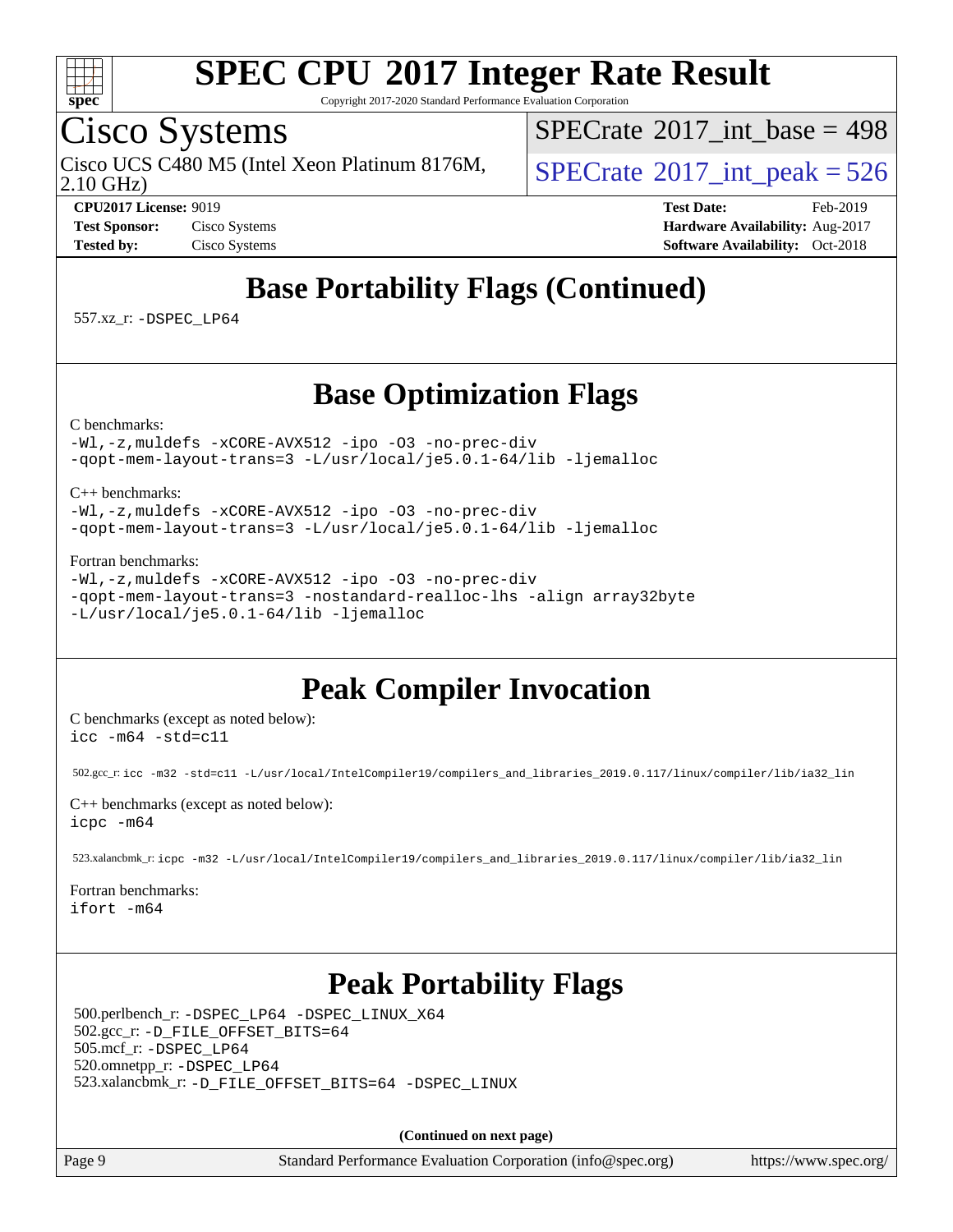

Copyright 2017-2020 Standard Performance Evaluation Corporation

# Cisco Systems

2.10 GHz) Cisco UCS C480 M5 (Intel Xeon Platinum 8176M,  $\big|$  [SPECrate](http://www.spec.org/auto/cpu2017/Docs/result-fields.html#SPECrate2017intpeak)<sup>®</sup>[2017\\_int\\_peak = 5](http://www.spec.org/auto/cpu2017/Docs/result-fields.html#SPECrate2017intpeak)26

 $SPECTate$ <sup>®</sup>[2017\\_int\\_base =](http://www.spec.org/auto/cpu2017/Docs/result-fields.html#SPECrate2017intbase) 498

**[CPU2017 License:](http://www.spec.org/auto/cpu2017/Docs/result-fields.html#CPU2017License)** 9019 **[Test Date:](http://www.spec.org/auto/cpu2017/Docs/result-fields.html#TestDate)** Feb-2019 **[Test Sponsor:](http://www.spec.org/auto/cpu2017/Docs/result-fields.html#TestSponsor)** Cisco Systems **Cisco Systems [Hardware Availability:](http://www.spec.org/auto/cpu2017/Docs/result-fields.html#HardwareAvailability)** Aug-2017 **[Tested by:](http://www.spec.org/auto/cpu2017/Docs/result-fields.html#Testedby)** Cisco Systems **[Software Availability:](http://www.spec.org/auto/cpu2017/Docs/result-fields.html#SoftwareAvailability)** Oct-2018

## **[Peak Portability Flags \(Continued\)](http://www.spec.org/auto/cpu2017/Docs/result-fields.html#PeakPortabilityFlags)**

 525.x264\_r: [-DSPEC\\_LP64](http://www.spec.org/cpu2017/results/res2019q1/cpu2017-20190219-11084.flags.html#suite_peakPORTABILITY525_x264_r_DSPEC_LP64) 531.deepsjeng\_r: [-DSPEC\\_LP64](http://www.spec.org/cpu2017/results/res2019q1/cpu2017-20190219-11084.flags.html#suite_peakPORTABILITY531_deepsjeng_r_DSPEC_LP64) 541.leela\_r: [-DSPEC\\_LP64](http://www.spec.org/cpu2017/results/res2019q1/cpu2017-20190219-11084.flags.html#suite_peakPORTABILITY541_leela_r_DSPEC_LP64) 548.exchange2\_r: [-DSPEC\\_LP64](http://www.spec.org/cpu2017/results/res2019q1/cpu2017-20190219-11084.flags.html#suite_peakPORTABILITY548_exchange2_r_DSPEC_LP64) 557.xz\_r: [-DSPEC\\_LP64](http://www.spec.org/cpu2017/results/res2019q1/cpu2017-20190219-11084.flags.html#suite_peakPORTABILITY557_xz_r_DSPEC_LP64)

### **[Peak Optimization Flags](http://www.spec.org/auto/cpu2017/Docs/result-fields.html#PeakOptimizationFlags)**

[C benchmarks](http://www.spec.org/auto/cpu2017/Docs/result-fields.html#Cbenchmarks):

```
 500.perlbench_r: -Wl,-z,muldefs -prof-gen(pass 1) -prof-use(pass 2) -ipo
-xCORE-AVX512 -O3 -no-prec-div -qopt-mem-layout-trans=3
-fno-strict-overflow -L/usr/local/je5.0.1-64/lib
-ljemalloc
 502.gcc_r: -Wl,-z,muldefs -prof-gen(pass 1) -prof-use(pass 2) -ipo
-xCORE-AVX512 -O3 -no-prec-div -qopt-mem-layout-trans=3
-L/usr/local/je5.0.1-32/lib -ljemalloc
 505.mcf_r: -Wl,-z,muldefs -xCORE-AVX512 -ipo -O3 -no-prec-div
-qopt-mem-layout-trans=3 -L/usr/local/je5.0.1-64/lib
-ljemalloc
 525.x264_r: -Wl,-z,muldefs -xCORE-AVX512 -ipo -O3 -no-prec-div
-qopt-mem-layout-trans=3 -fno-alias
-L/usr/local/je5.0.1-64/lib -ljemalloc
 557.xz_r: Same as 505.mcf_r
C++ benchmarks: 
 520.omnetpp_r: -Wl,-z,muldefs -prof-gen(pass 1) -prof-use(pass 2) -ipo
-xCORE-AVX512 -O3 -no-prec-div -qopt-mem-layout-trans=3
-L/usr/local/je5.0.1-64/lib -ljemalloc
523.xalancbmk_r: -W1, -z, muldefs -prof-qen(pass 1) -prof-use-ipo-xCORE-AVX512 -O3 -no-prec-div -qopt-mem-layout-trans=3
-L/usr/local/je5.0.1-32/lib -ljemalloc
 531.deepsjeng_r: Same as 520.omnetpp_r
 541.leela_r: Same as 520.omnetpp_r
                                      (Continued on next page)
```